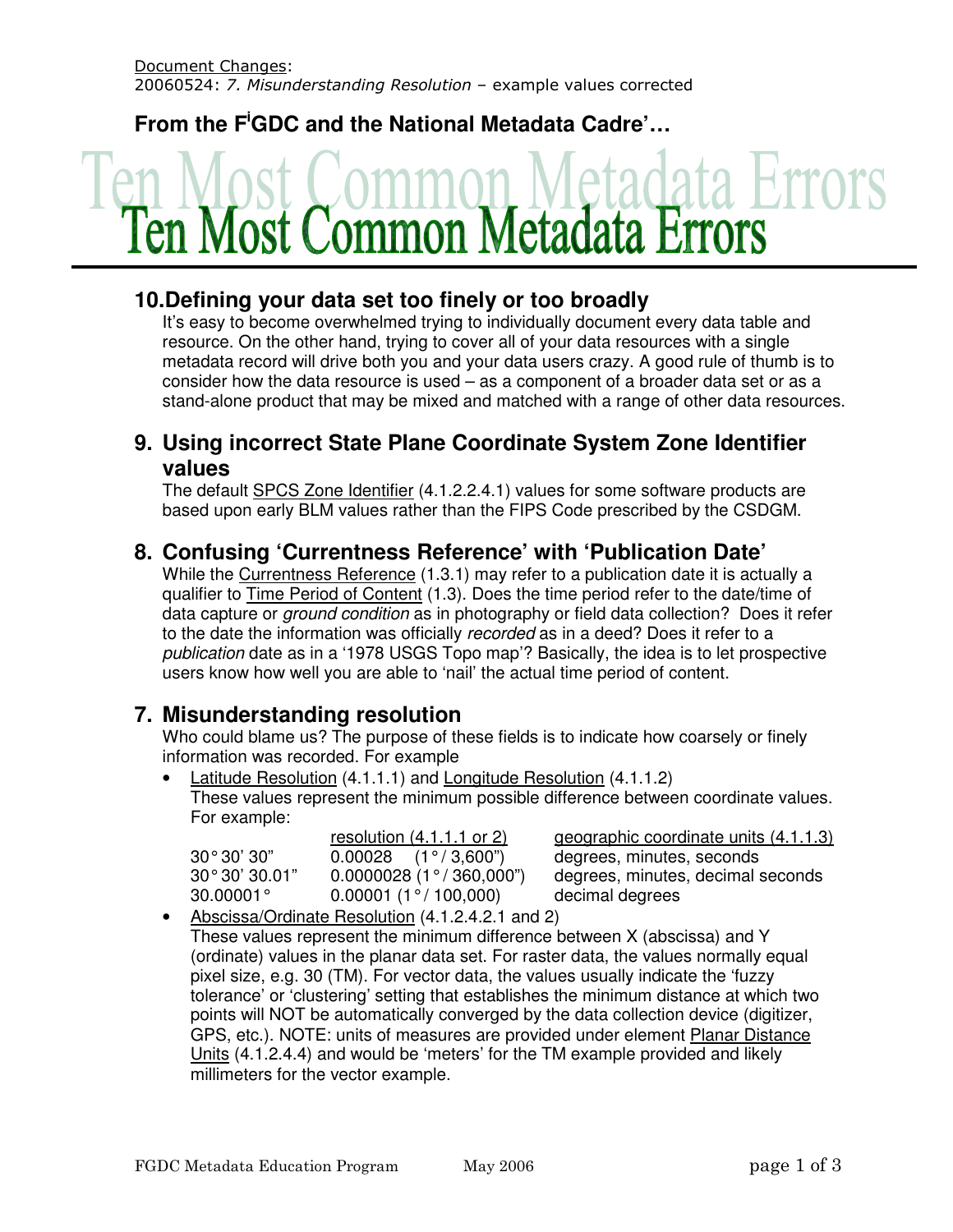Document Changes:

20060524: 7. Misunderstanding Resolution – example values corrected

#### **6. Putting too much faith in metadata tools**

Human review is the only thing that matters. The tools are there to help, remember: 'garbage in - garbage out'.

### **5. Taking the minimalist approach**

A common overreaction to the expansive nature of the CSDGM is to adopt 'minimal compliance' as an operational approach. Limiting your documentation to the 'required' portions of Sections 1 and 7, or even all 'required' fields, will limit the value of your effort and the metadata records you produce. Instead, identify those fields that apply to your organization and data, and create functional templates, or subsets, of the CSDGM.

#### **4. Understanding assessments of consistency, accuracy, completeness, and precision**

Section 2. Data Quality Information is intended to provide a general assessment of the quality of the data set. This represents the 'Achilles heel' for many RS/GIS professionals. Consider it an 'opportunity' to get to know your data set. A brief summary:

- Attribute Accuracy Report (2.1.1) Assessments as to how 'true' the attribute values may be. This may refer to field checks, cross-referencing, statistical analyses, parallel independent measures, etc. Note: this does NOT refer to the positional accuracy of the value (see 2.4).
- Logical Consistency Report (2.2)

Assessments relative to the fidelity of the line work, attributes and/or relationships. This would include topological checks, arc/node structures that do not easily translate, and database QA/QC routines such as: Are the values in column X always between '0' and '100'? Are only text values provided in column Y? For any given record, does the value in column R equal the difference between the values provided in columns R and S?

- Completeness Report (2.3) Identification of data omitted from the data set that might normally be expected, as well as the reason for the exclusion. This may include geographic exclusions, 'data was not available for Smith County'; categorical exclusions, 'municipalities with populations under 2,500 were not included in the study'; and definitions used 'floating marsh was mapped as land'.
- Positional Accuracy (2.4) Assessments of horizontal and/or vertical positional (coordinate) values. Commonly includes information about digitizing (RMS error), surveying techniques, GPS triangulations, image processing or photogrammetric methods.
- 'Precision' An indication as to how 'finely' your data was recorded, such as digitizing using single or double precision. Note that the precision of the value in no way reflects its accuracy or truthfulness.

## **3. Glossing over Section 5. Entity and Attributes**

Another of the GIS professional's 'Achilles tendons', this section maps out data content and should be a product of your data design effort.

- Use the relational database format as a *quide*:
	- Entity Label (5.1.1.1) Table Title
	- Attribute Label (5.1.2.1) Column Titles
	- Attribute Domain Values (5.1.2.4.X) Recorded values within each column